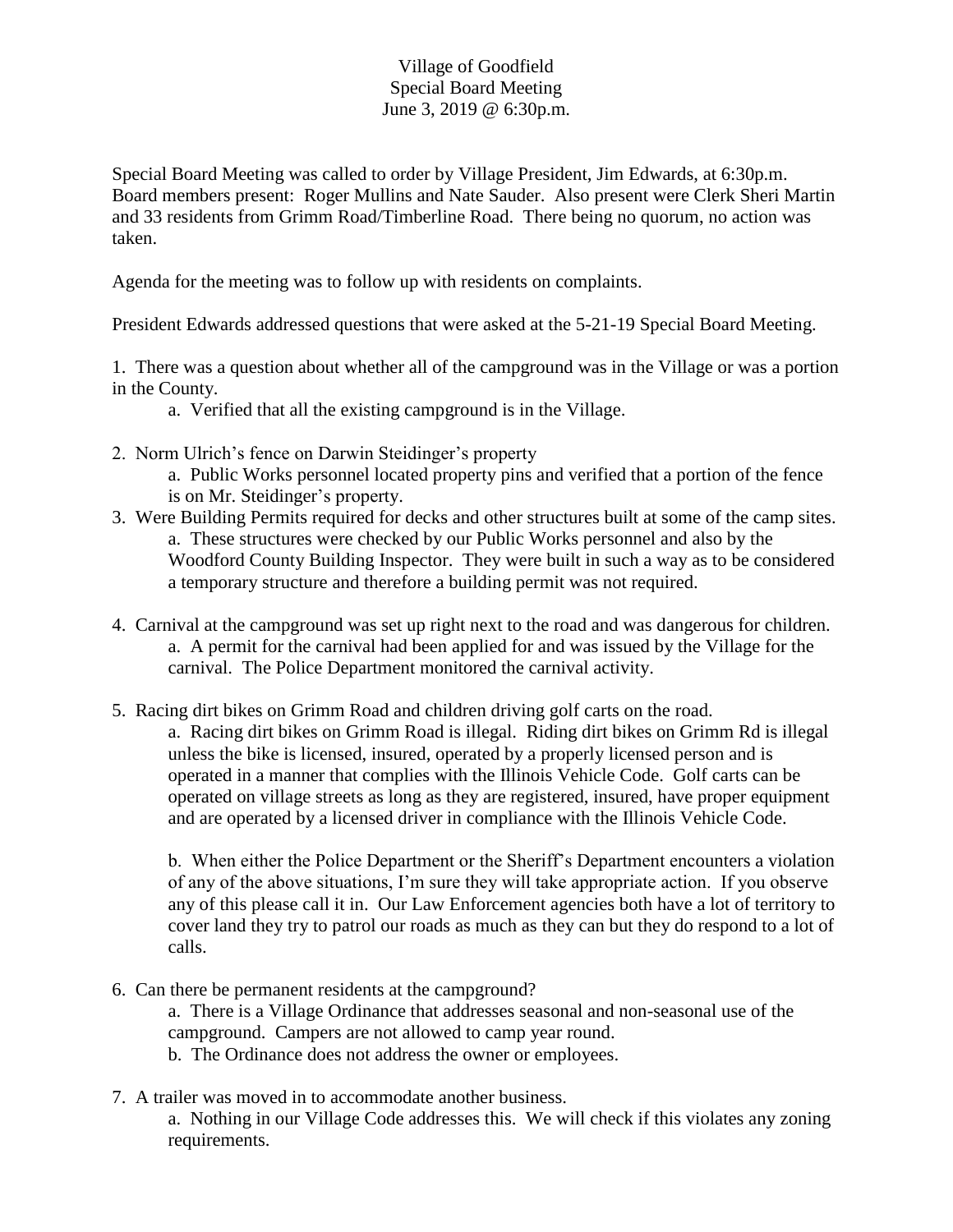8. Dogs barking at the campground.

a. There is a Village Ordinance that covers repetitious, loud, annoying and disturbing animal noises, especially between the hours of 8pm and 7am.

9. Noise Nuisance:

a. The Village does not have a "noise ordinance" as such but does address the issue of noise in Sec. 8.601 and Sec. 13.808 and 13.812.

b. In Sec. 13.808 "Enumeration of Particular Nuisances, Not Exclusive" the first subsection reads "Interference with peace and comfort: Sounds, motorized vehicles, animals or things which interfere with the peace or comfort, or disturb the quiet of any person in the Village shall constitute a public nuisance."

c. My best advice is when your peace and quiet ae being disturbed you should call in to the local law enforcement agency and report the disturbance in as detailed a manner as possible. In addition, if you have a neighbor who is being disturbed have them call in as well.

d. From an enforcement standpoint these kinds of disturbances are a challenge to prosecute. Often they are thrown out because the violation is vague and uncorroborated, often times it boils down to a "he said she said."

e. This Ordinance also covers noise generating events by requiring these events to shut down by 10:00pm, every day of the week.

f. A pure noise ordinance is not enforceable at this time. Neither the Deer Creek Police Department or the Woodford County Sheriff's Department have the resources, both personnel and monetary, to attempt to do this at this time.

10. The campground is an eyesore, debris and garbage at the campground and thrown on other people's property.

a. This has been referred to the local Police to watch for ordinance violations and take the appropriate action.

Many residents voiced their concerns regarding Timberline Campground and the adjacent land that Mr. Steidinger recently purchased, which is in Woodford County.

Mr. Tucker asked if the Village has spoken to Mr. Steidinger. At this point the Village has not spoken to him, to this point we have listened to the resident's complaints and researched what if anything the Village can do to help the situation. President Edwards will talk with Mr. Steidinger.

The following question were asked: "Can the owner of campground be held liable for nuisance."

If the noise is too loud before 10:00pm can police go by and ask him to turn it down? Chief Pott's encouraged them to call him if the music is too loud.

In the future will Village consider not issuing a permit. As long as Mr. Steidinger meets the requirements a permit can be issued.